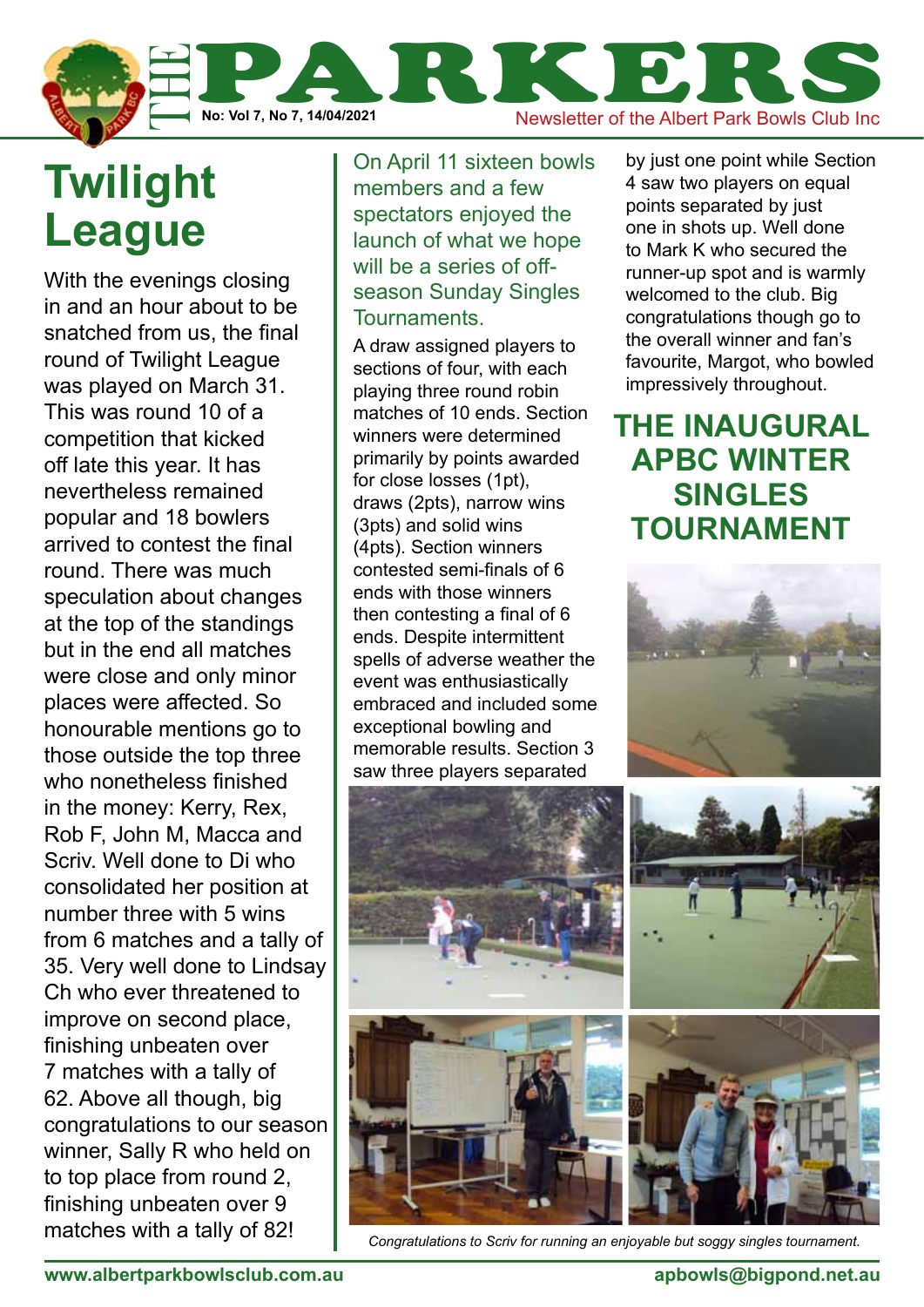# Roll-up champions



*Presentation of Championship Trophies by Paul Holtschke, Regional Bowls Manager, Bowls Victoria.*



Winners of the APBC Junior Fours Annual Championship held on 31st March 2021 *- George Richardson, Kalan Davis-Earle, Ben Lobley and Oliver Jones*

## What the Board discussed at its last meeting:

- Upgrading of fridges proposal passed. Members will be advised when fridges will be installed and of any disruption to bar service. Volunteers sought to help with the move.
- Induction for new members
- New Sponsor The Grace Retirement **Apartments**
- New caterer yet to sign up
- Under 18s success
- Many new junior members
- New soap dispensors installed thanks Macca
- Honour Boards rehung thanks Macca
- Waiting for 2021-2022 Pennant Season information before scheduling further events
- Gold Coin on Saturdays, 2 rinks to be available during Winter Pennant
- Discussion regarding trophies for Club Championships
- Friday Night social/games night

# **Friday Nights at the Club**



#### **This is set to return on 7th May**

Starting around 5.30pm the idea is to gather for a drink, a chat or maybe a game of cards or a game of your choice. With an approximate 7pm finish, there's plenty of time to head out to dinner afterwards.